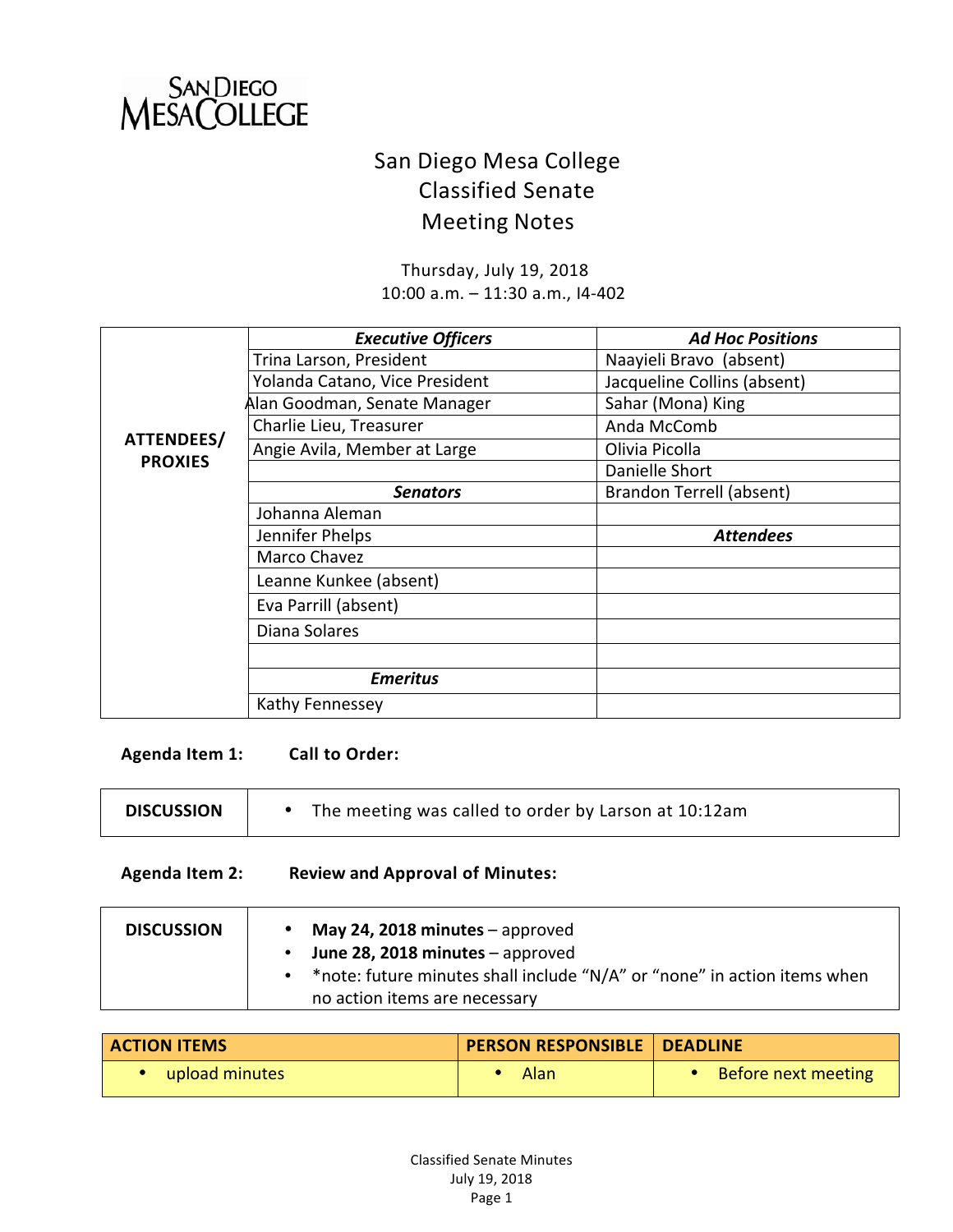## **Agenda Item 3: Welcome/Introductions:**

| <b>DISCUSSION</b>     | Senate members and attendees introduced themselves<br>$\bullet$                                                      |
|-----------------------|----------------------------------------------------------------------------------------------------------------------|
| <b>Agenda Item 4:</b> | <b>Outgoing Senator Acknowledgment:</b>                                                                              |
| <b>DISCUSSION</b>     | Thanks to Kathy Fennessey for your years of service as a senator.<br>$\bullet$                                       |
| <b>Agenda Item 5:</b> | <b>Senator Induction:</b>                                                                                            |
| <b>DISCUSSION</b>     | Induction of Diana, Jennifer, and Marco<br>a)<br>b)<br>Team Activities - "question ball" and "solid gold salad bowl" |

| <b>ACTION ITEMS</b>               | <b>PERSON RESPONSIBLE</b> | <b>DEADLINE</b> |
|-----------------------------------|---------------------------|-----------------|
| • Get headshots to Alan           | New members               | Asap            |
| • Update website with new members | Alan                      | Asap            |

## **Agenda Item 6: Executive Board & Senator Reports:**

| <b>DISCUSSION</b> | No reports today so the Senate could focus on team-building activities.                                                                                                                                                              |
|-------------------|--------------------------------------------------------------------------------------------------------------------------------------------------------------------------------------------------------------------------------------|
|                   | President- Trina Larson<br>a)<br>b) Vice President- Yolanda Catano<br>Administrator- Alan Goodman<br>C)<br>d) Treasurer- Charlie Lieu<br>e) Member at Large-Angie Avila<br><b>Senator Reports</b><br><b>AFT Liaison Report</b><br>g) |

| <b>ACTION ITEMS</b> | <b>PERSON RESPONSIBLE</b> | <b>DEADLINE</b> |
|---------------------|---------------------------|-----------------|
| <b>None</b>         | n/a                       | n/a             |

**Agenda Item 7: Governance Corner:** 

| <b>DISCUSSION</b><br>a) Mesa Classified Senate: An Overview |  |
|-------------------------------------------------------------|--|
|-------------------------------------------------------------|--|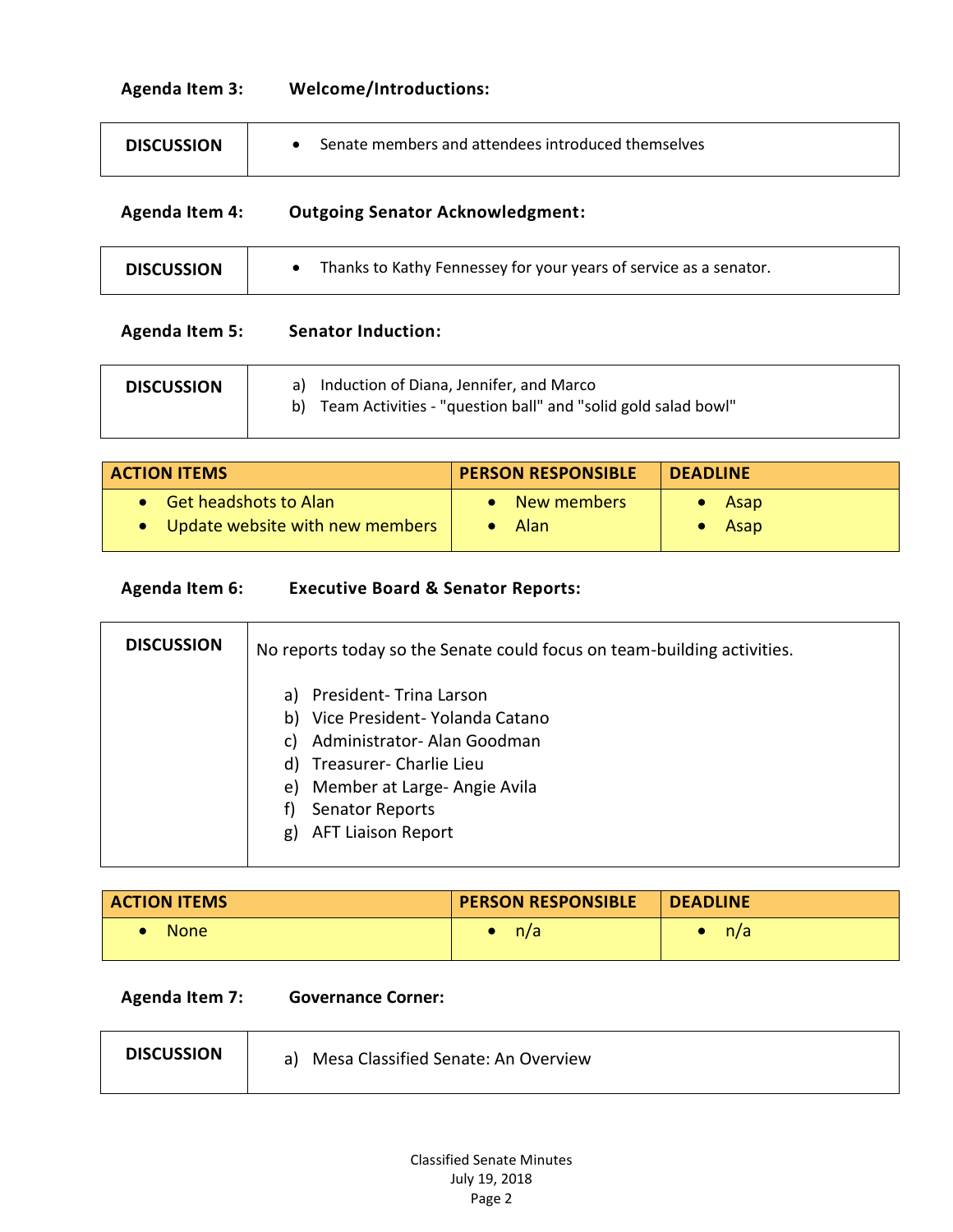# **Agenda Item 8: Activity Reports/Updates/Activities**

| <b>DISCUSSION</b> | a) Bylaw Meeting 8/1/18: Revision Highlights |
|-------------------|----------------------------------------------|
|-------------------|----------------------------------------------|

| <b>ACTION ITEMS</b>               | <b>PERSON RESPONSIBLE</b> | <b>DEADLINE</b> |  |
|-----------------------------------|---------------------------|-----------------|--|
| • Meet to draft bylaws for Senate | Trina & Dez               | Aug 6           |  |
| review.                           |                           |                 |  |

## **Agenda Item 8: New Business**

| <b>DISCUSSION</b> | a) Subgroup to Review Mission, Vision, Values                                                       |
|-------------------|-----------------------------------------------------------------------------------------------------|
|                   | Liaison Areas: Review and Revise<br>b)<br>Look at liaison areas, see if need to revise<br>$\bullet$ |
|                   | Annual Calendar<br>C)<br><b>Bi-Monthly Coffee</b><br>$\bullet$                                      |
|                   | d) Convocation Activities                                                                           |

| <b>ACTION ITEMS</b>             | <b>PERSON RESPONSIBLE</b> | <b>DEADLINE</b> |
|---------------------------------|---------------------------|-----------------|
| <b>Review your liaison area</b> | All                       | asap            |

**Agenda Item 9: Old Business:** 

| <b>DISCUSSION</b> | n/a<br>$\sim$<br>d J |  |  |  |
|-------------------|----------------------|--|--|--|
|-------------------|----------------------|--|--|--|

| <b>ACTION ITEMS</b> | <b>PERSON RESPONSIBLE</b> | <b>DEADLINE</b> |
|---------------------|---------------------------|-----------------|
| none                | n/a                       | n/a             |

#### **Agenda Item 10: Announcements/Events:**

| <b>DISCUSSION</b> | a) Farmers Market: Today at noon; bring a bag    |
|-------------------|--------------------------------------------------|
|                   | b) Convocation: August 16, 2018, 8:00-12:00 Noon |